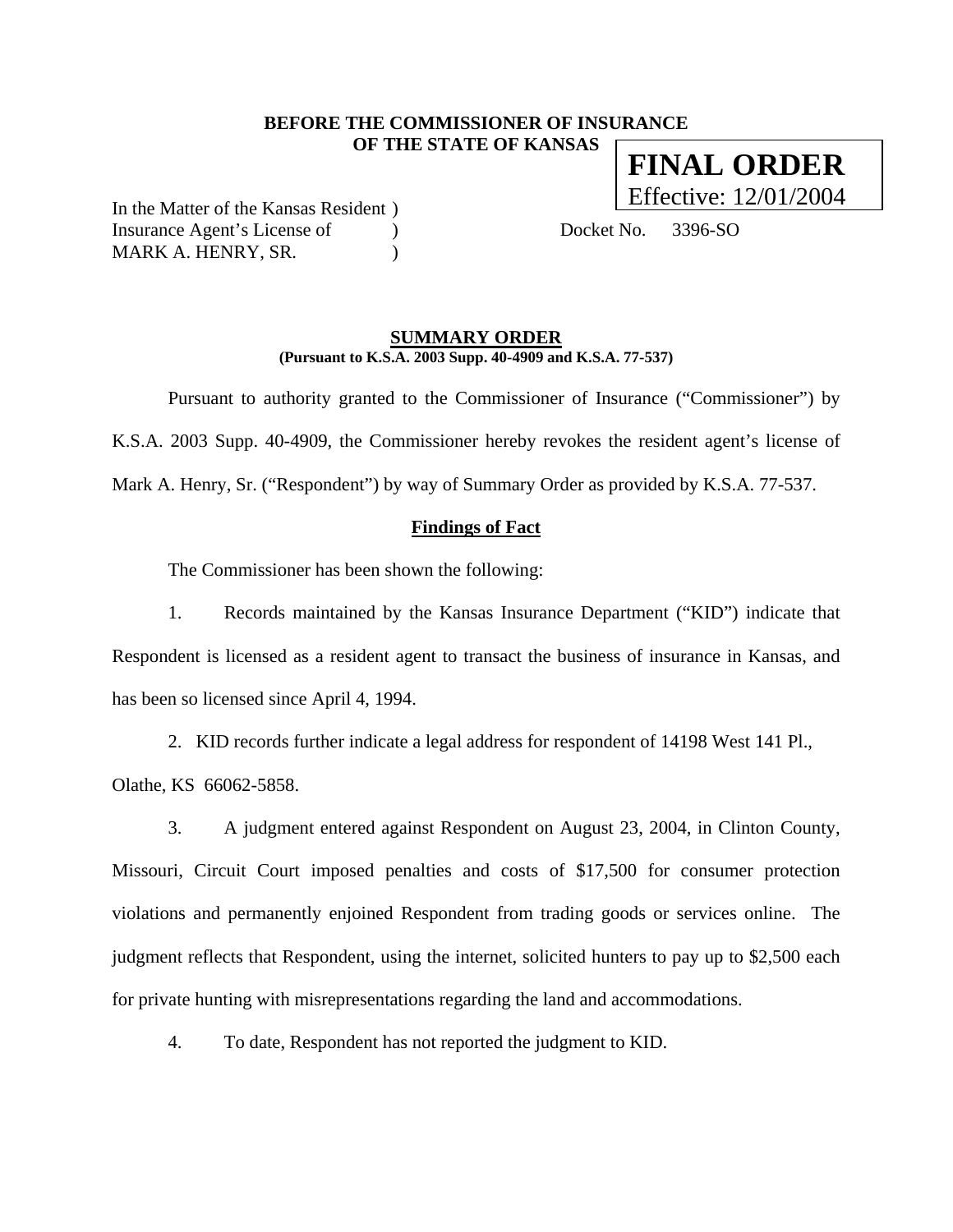### **Applicable Law**

5. K.S.A. 2003 Supp. 40-4909(a) provides, in relevant part:

"The commissioner may deny, suspend, revoke or refuse renewal of any license issued under this act if the commissioner finds that the applicant or license holder has: . . . (2) Violated (A) Any provision of chapter 40 of the Kansas Statutes Annotated, and amendments thereto, or any rule and regulation promulgated thereunder; . . . (8) Used any fraudulent, coercive, or dishonest practice, or demonstrated any incompetence, untrustworthiness, or financial irresponsibility in the conduct of business in this state or elsewhere . . .." K.S.A. 2003 Supp. 40-4909(a).

6. Administrative regulations require that an agent report to KID any judgment or

injunction involving fraud, deceit, or misrepresentation within 30 days of the judgment. K.A.R.

 $§40-7-9(c).$ 

7. The Commissioner may revoke any license issued under the Insurance Agents Licensing Act if the Commissioner finds that the interests of the insurer or the insurable interests of the public are not properly served under such license. K.S.A. 2003 Supp. 40-4909(b).

#### **Conclusions of Law**

8. The Commissioner has jurisdiction over Respondent as well as the subject matter of this order, and such order is necessary to prevent immediate danger to the public welfare.

9. The Commissioner finds, based on the facts contained in paragraphs 3 and 4 above that Respondent has used fraudulent, coercive, or dishonest practices in the conduct of business.

10. The Commissioner concludes that sufficient grounds exist for the revocation of Respondent's insurance agent's license pursuant to K.S.A. 2003 Supp. 40-4909(a)(8).

11. In addition, the Commissioner finds that Respondent has violated K.A.R. §40-7-9 by failing to report the Missouri judgment and injunction to KID within 30 days and concludes

2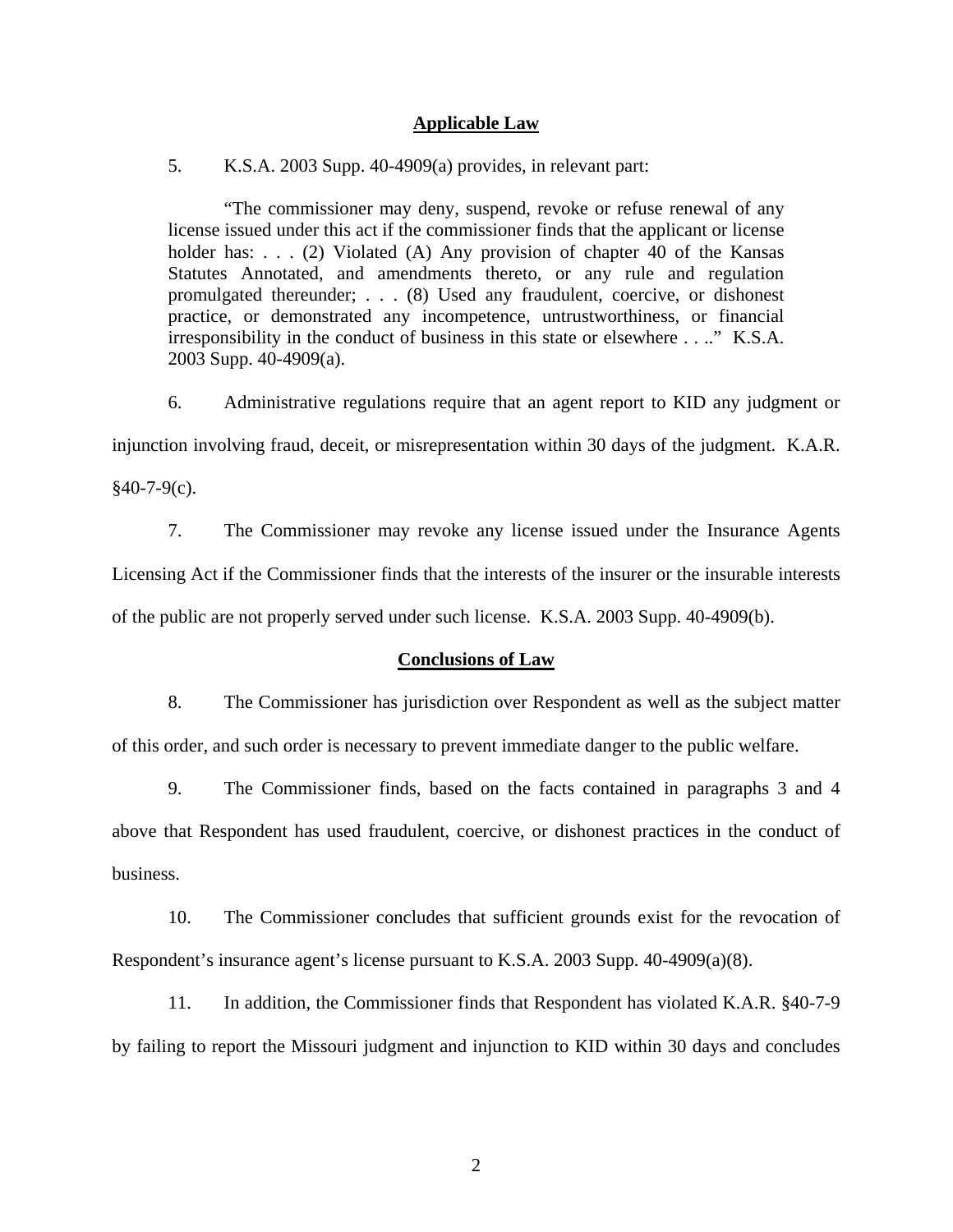that Respondent's insurance agent's license may be revoked pursuant to K.S.A. 2003 Supp. 40- 4909(a)(2)(A).

12. The Commissioner also concludes that Respondent's license may be revoked or suspended pursuant to K.S.A. 2003 Supp. 40-4909(b) for the protection of the interests of the insurer and the insurable interests of the public.

13. Based on the facts and circumstances set forth herein, it appears that the use of summary proceedings in this matter is appropriate, in accordance with the provisions set forth in K.S.A. 77-537(a), in that the use of summary proceedings does not violate any provision of the law and the protection of the public interest does not require the KID to give notice and opportunity to participate to persons other than Mark A. Henry, Sr.

**IT IS THEREFORE ORDERED BY THE COMMISSIONER OF INSURANCE THAT the Kansas resident insurance agent's license of Mark A. Henry, Sr., is hereby REVOKED**. It is further ordered that Mark A. Henry, Sr., shall **CEASE AND DESIST** from the sale, solicitation, or negotiation of insurance and/or receiving compensation deriving from the sale, solicitation, or negotiation of insurance conducted after the effective date of this order.

**IT IS SO ORDERED THIS \_10th\_ DAY OF NOVEMBER 2004, IN THE CITY OF TOPEKA, COUNTY OF SHAWNEE, STATE OF KANSAS.** 



| $\angle$ s/ Sandy Praeger        |
|----------------------------------|
| <b>Sandy Praeger</b>             |
| <b>Commissioner of Insurance</b> |
| BY:                              |
|                                  |

 $/s/$  John W. Campbell John W. Campbell General Counsel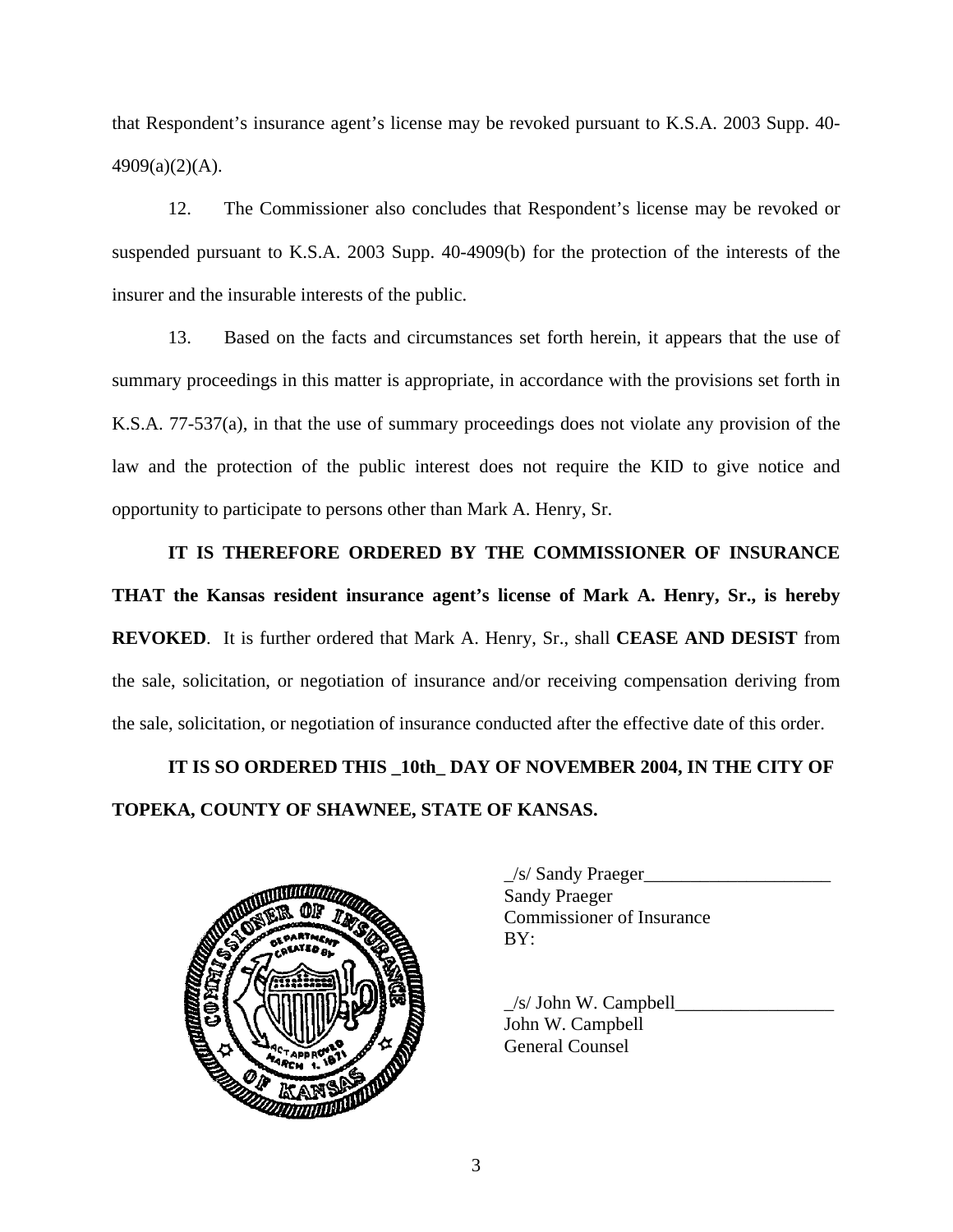NOTICE: The person designated pursuant to K.S.A. 77-613(e) to receive service of a petition for judicial review on behalf of the KID is John W. Campbell, General Counsel, Kansas Insurance Department, 420 S.W. 9<sup>th</sup> St., Topeka, KS 66612.

# **Certificate of Service**

 The undersigned hereby certifies that she served a true and correct copy of the above and foregoing **Summary Order** on this \_10th\_ day of November, 2004, by causing the same to be deposited in the United States Mail, first class postage prepaid, addressed to the following:

 Mark A. Henry, Sr. 14198 West 141 Pl. Olathe, KS 66062-5858

> \_/s/ Brenda J. Clary\_\_\_\_\_\_\_\_\_\_\_\_\_\_\_\_\_\_\_\_ Brenda J. Clary